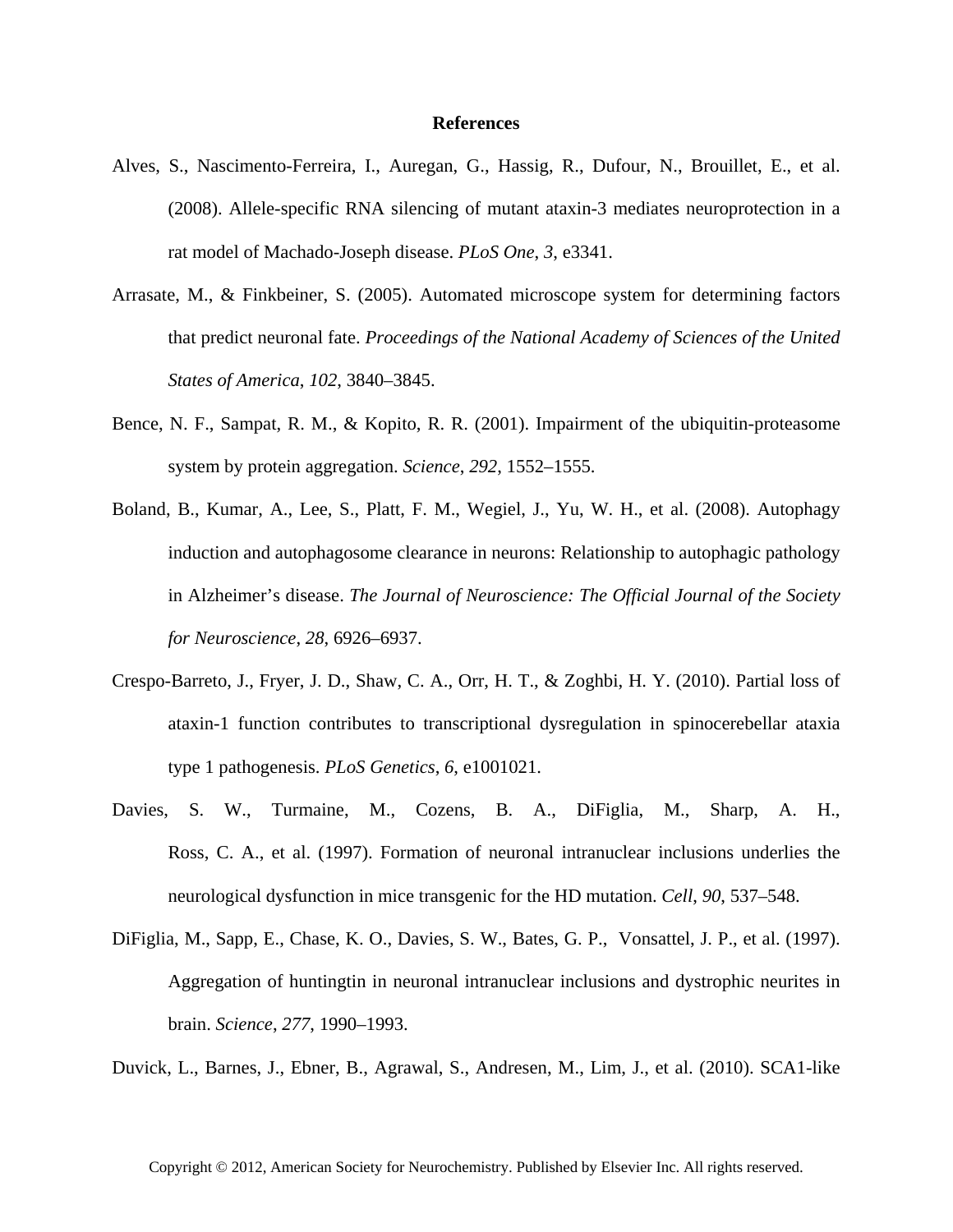disease in mice expressing wild-type ataxin-1 with a serine to aspartic acid replacement at residue 776. *Neuron*, *67*, 929–935.

- Emamian, E. S., Kaytor, M. D., Duvick, L. A., Zu, T., Tousey, S. K., Zoghbi, H. Y., et al. (2003). Serine 776 of ataxin-1 is critical for polyglutamine-induced disease in SCA1 transgenic mice. *Neuron*, *38*, 375–387.
- Gu, X., Greiner, E. R., Mishra, R., Kodali, R., Osmand, A., Finkbeiner, S., et al. (2009). Serines 13 and 16 are critical determinants of full-length human mutant huntingtin induced disease pathogenesis in HD mice. *Neuron*, *64*, 828–840.
- Hara, T., Nakamura, K., Matsui, M., Yamamoto, A., Nakahara, Y., Suzuki-Migishima, R., et al. (2006). Suppression of basal autophagy in neural cells causes neurodegenerative disease in mice. *Nature*, *441*, 885–889.
- Helmlinger, D., Hardy, S., Sasorith, S., Klein, F., Robert, F., Weber, C., et al. (2004). Ataxin-7 is a subunit of GCN5 histone acetyltransferase-containing complexes. *Human Molecular Genetics*, *13*, 1257–1265.
- Holmberg, C. I., Staniszewski, K. E., Mensah, K. N., Matouschek, A., & Morimoto, R. I. (2004). Inefficient degradation of truncated polyglutamine proteins by the proteasome. *The EMBO Journal*, *23*, 4307–4318.
- Humbert, S., Bryson, E. A., Cordelieres, F. P., Connors, N. C., Datta, S. R., Finkbeiner, S., et al. (2002). The IGF-1*/*Akt pathway is neuroprotective in Huntington's disease and involves Huntingtin phosphorylation by Akt. *Developmental Cell*, *2*, 831–837.
- Iwata, A., Christianson, J. C., Bucci, M., Ellerby, L. M., Nukina, N., Forno, L. S., et al. (2005). Increased susceptibility of cytoplasmic over nuclear polyglutamine aggregates to autophagic degradation. *Proceedings of the National Academy of Sciences of the United*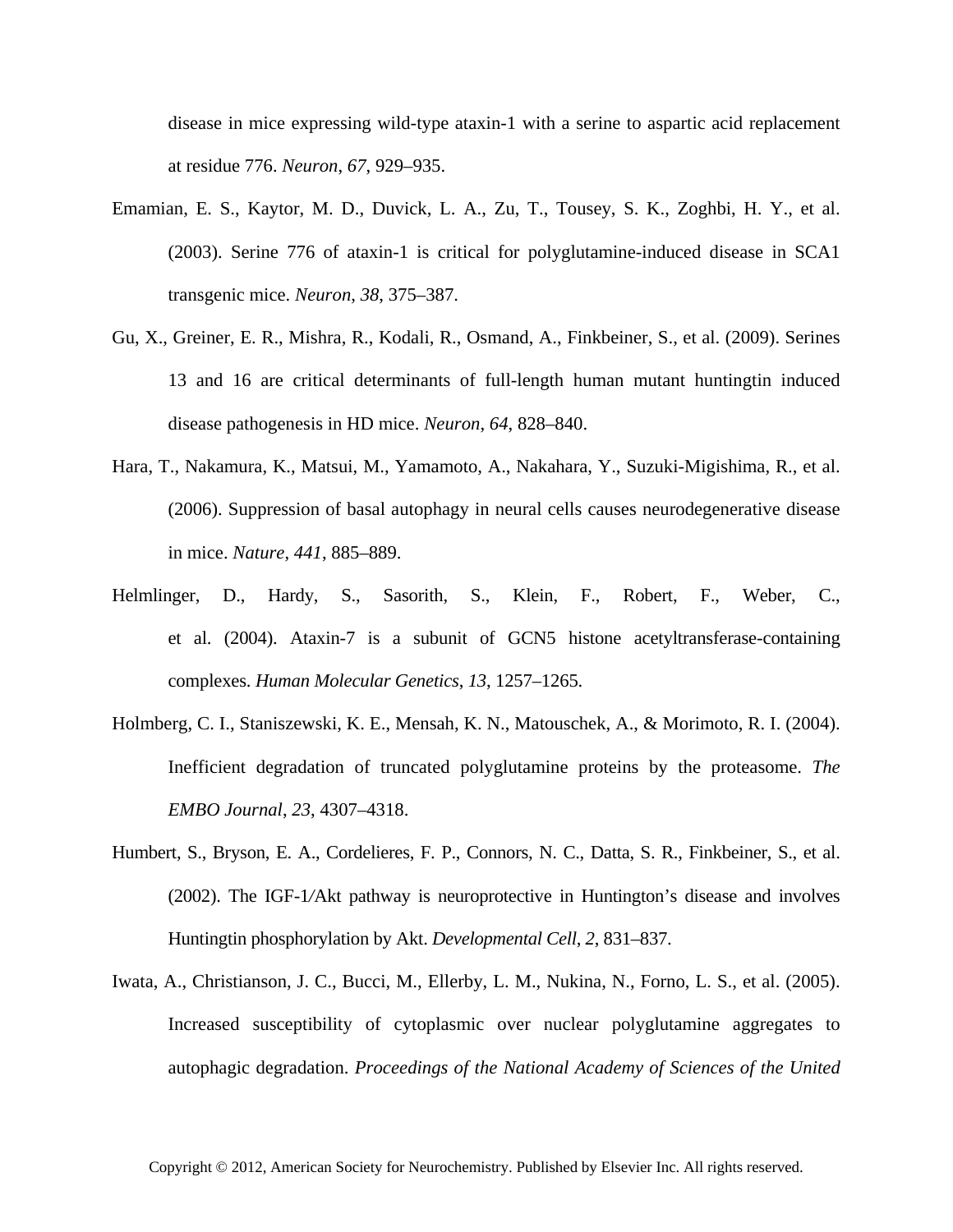*States of America*, *102*, 13135–13140.

- Jeong, H., Then, F., Melia, T. J., Jr., Mazzulli, J. R., Cui, L., Savas, J. N., et al. (2009). Acetylation targets mutant huntingtin to autophagosomes for degradation. *Cell*, *137*, 60– 72.
- Katsuno, M., Adachi, H., Kume, A., Li, M., Nakagomi, Y., Niwa, H., et al. (2002). Testosterone reduction prevents phenotypic expression in a transgenic mouse model of spinal and bulbar muscular atrophy. *Neuron*, *35*, 843–854.
- Kegel, K. B., Kim, M., Sapp, E., McIntyre, C., Castano, J. G., Aronin, N., et al. (2000). Huntingtin expression stimulates endosomal-lysosomal activity, endosome tubulation, and autophagy. *The Journal of Neuroscience: The Official Journal of the Society for Neuroscience*, *20*, 7268–7278.
- Klement, I. A., Skinner, P. J., Kaytor, M. D., Yi, H., Hersch, S. M., Clark, H. B., et al. (1998). Ataxin-1 nuclear localization and aggregation: Role in polyglutamine- induced disease in SCA1 transgenic mice. *Cell*, *95*, 41–53.
- Komatsu, M., Waguri, S., Chiba, T., Murata, S., Iwata, J., Tanida, I., et al. (2006). Loss of autophagy in the central nervous system causes neurodegeneration in mice. *Nature*, *441*, 880–884.
- Kubodera, T., Yokota, T., Ishikawa, K., & Mizusawa, H. (2005). New RNAi strategy for selective suppression of a mutant allele in polyglutamine disease. *Oligonucleotides*, *15*, 298–302.
- La Spada, A. R., & Taylor, J. P. (2010). Repeat expansion disease: Progress and puzzles in disease pathogenesis. *Nature Reviews. Genetics*, *11*, 247–258.
- La Spada, A. R., Wilson, E. M., Lubahn, D. B., Harding, A. E., & Fischbeck, K. H. (1991).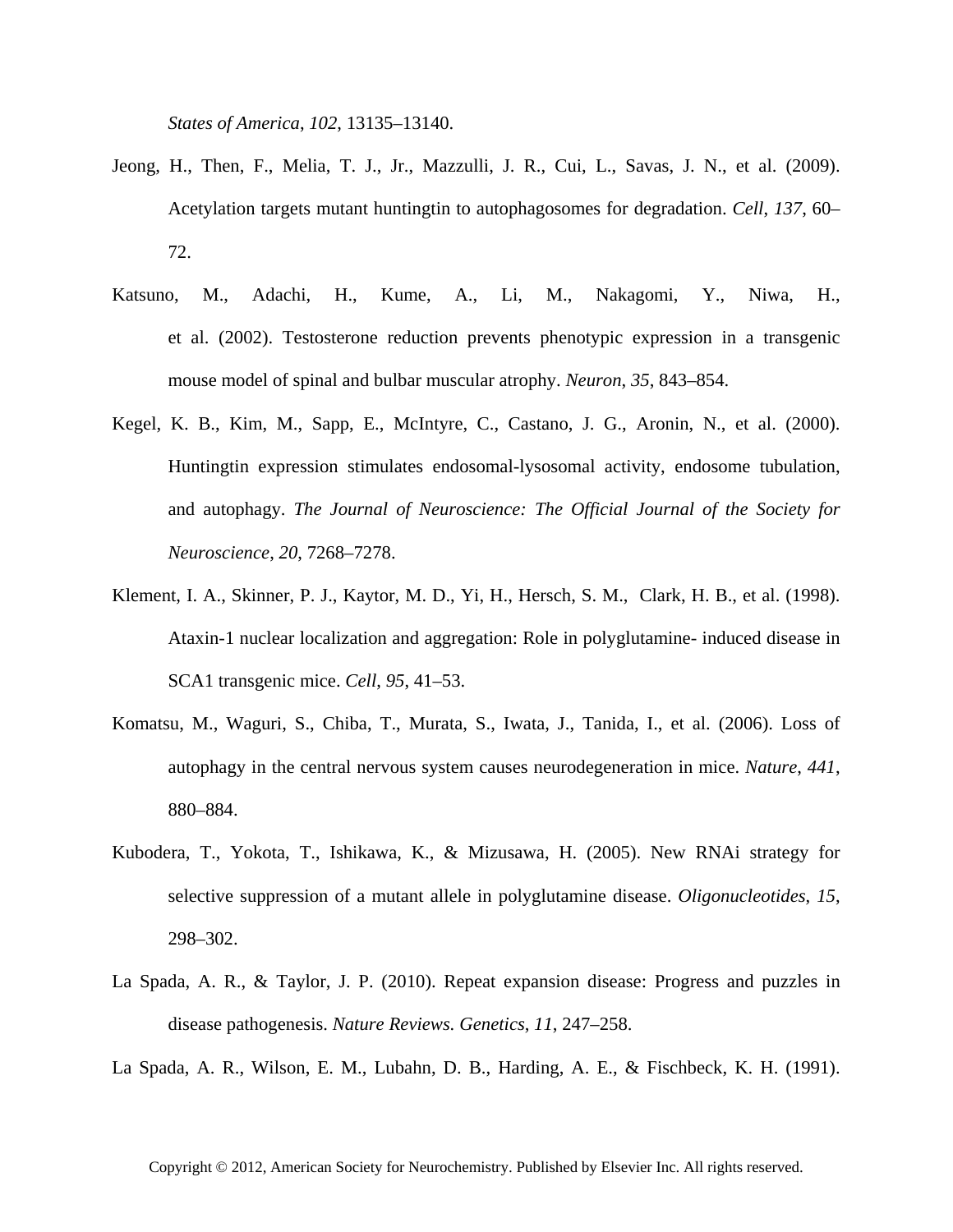Androgen receptor gene mutations in X-linked spinal and bulbar muscular atrophy. *Nature*, *352*, 77–79.

- Latouche, M., Lasbleiz, C., Martin, E., Monnier, V., Debeir, T., Mouatt-Prigent, A., et al. (2007). A conditional pan-neuronal Drosophila model of spinocerebellar ataxia 7 with a reversible adult phenotype suitable for identifying modifier genes. *The Journal of Neuroscience: The Official Journal of the Society for Neuroscience*, *27*, 2483–2492.
- Li, L. B., Yu, Z., Teng, X., & Bonini, N. M. (2008). RNA toxicity is a component of ataxin-3 degeneration in Drosophila. *Nature*, *453*, 1107–1111.
- Li, M., Chevalier-Larsen, E. S., Merry, D. E., & Diamond, M. I. (2007). Soluble androgen receptor oligomers underlie pathology in a mouse model of spinobulbar muscular atrophy. *The Journal of Biological Chemistry*, *282*, 3157–3164.
- Li, S. H., Cheng, A. L., Zhou, H., Lam, S., Rao, M., Li, H., et al. (2002). Interaction of Huntington disease protein with transcriptional activator Sp1. *Molecular and Cellular Biology*, *22*, 1277–1287.
- Li, X., Sapp, E., Chase, K., Comer-Tierney, L. A., Masso, N., Alexander, J., et al. (2009). Disruption of Rab11 activity in a knock-in mouse model of Huntington's disease. *Neurobiology of Disease*, *36*, 374–383.
- Li, X., Standley, C., Sapp, E., Valencia, A., Qin, Z. H., Kegel, K. B., et al. (2009). Mutant huntingtin impairs vesicle formation from recycling endosomes by interfering with Rab11 activity. *Molecular and Cellular Biology*, *29*, 6106–6116.
- Lim, J., Crespo-Barreto, J., Jafar-Nejad, P., Bowman, A. B., Richman, R., Hill, D. E., et al. (2008). Opposing effects of polyglutamine expansion on native protein complexes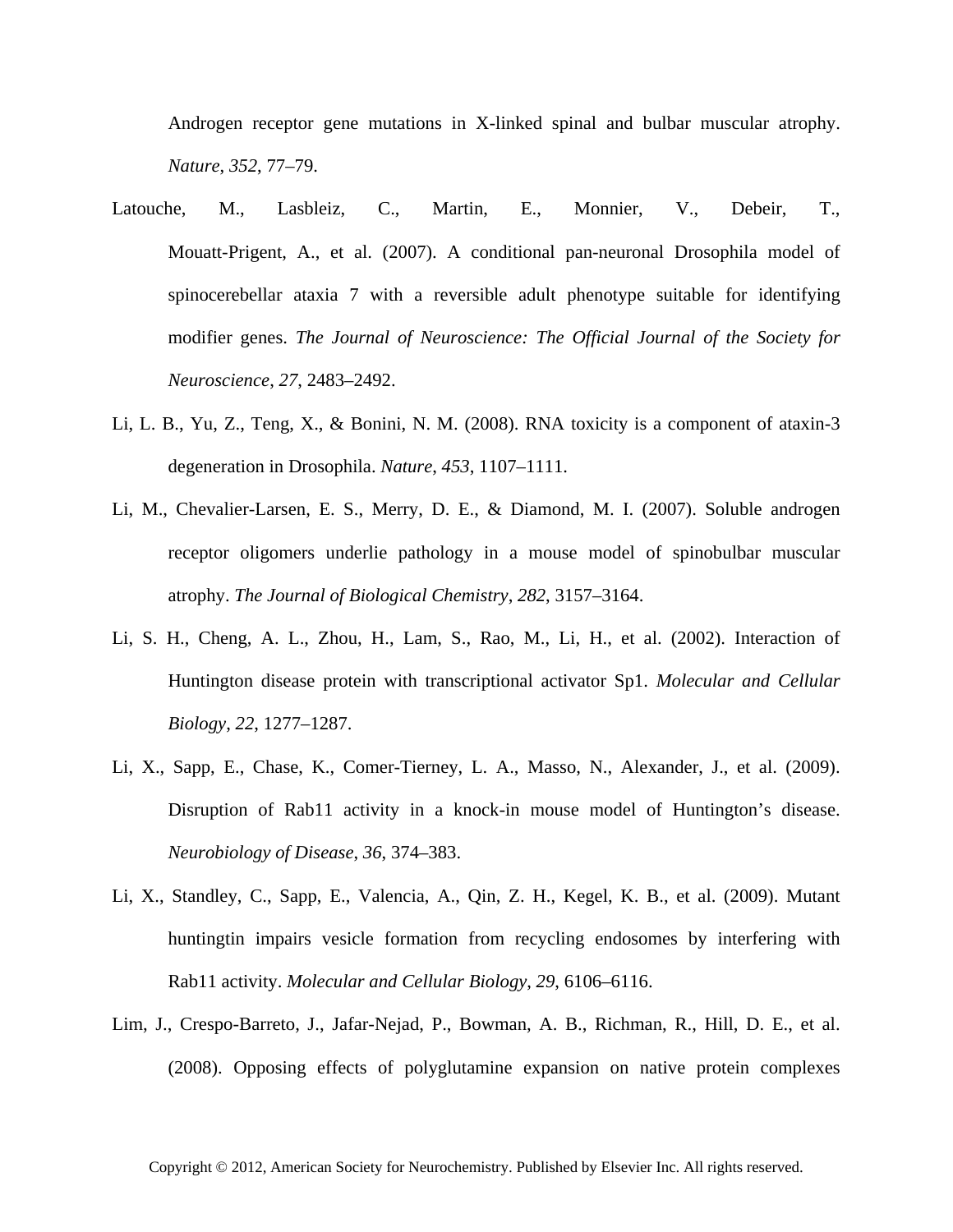contribute to SCA1. *Nature*, *452*, 713–718.

- Martinez-Vicente, M., Talloczy, Z., Wong, E., Tang, G., Koga, H., Kaushik, S., et al. (2010). Cargo recognition failure is responsible for inefficient autophagy in Huntington's disease. *Nature Neuroscience*, *13*, 567–576.
- McBride, J. L., Boudreau, R. L., Harper, S. Q., Staber, P. D., Monteys, A. M., Martins, I., et al. (2008). Artificial miRNAs mitigate shRNA-mediated toxicity in the brain: Implications for the therapeutic development of RNAi. *Proceedings of the National Academy of Sciences of the United States of America*, *105*, 5868–5873.
- Mookerjee, S., Papanikolaou, T., Guyenet, S. J., Sampath, V., Lin, A., Vitelli, C., et al. (2009). Posttranslational modification of ataxin-7 at lysine 257 prevents autophagy-mediated turnover of an N-terminal caspase-7 cleavage fragment. *The Journal of Neuroscience: The Official Journal of the Society for Neuroscience*, *29*, 15134–15144.
- Nagai, Y., Inui, T., Popiel, H. A., Fujikake, N., Hasegawa, K., Urade, Y., et al. (2007). A toxic monomeric conformer of the polyglutamine protein. *Nature Structural & Molecular Biology*, *14*, 332–340.
- Nedelsky, N. B., Pennuto, M., Smith, R. B., Palazzolo, I., Moore, J., Nie, Z., et al. (2010). Native functions of the androgen receptor are essential to pathogenesis in a Drosophila model of spinobulbar muscular atrophy. *Neuron*, *67*, 936–952.
- Nixon, R. A., Wegiel, J., Kumar, A., Yu, W. H., Peterhoff, C., Cataldo, A., et al. (2005). Extensive involvement of autophagy in Alzheimer disease: An immuno-electron microscopy study. *Journal of Neuropathology and Experimental Neurology*, *64*, 113– 122.
- Palhan, V. B., Chen, S., Peng, G. H., Tjernberg, A., Gamper, A. M., Fan, Y., et al. (2005).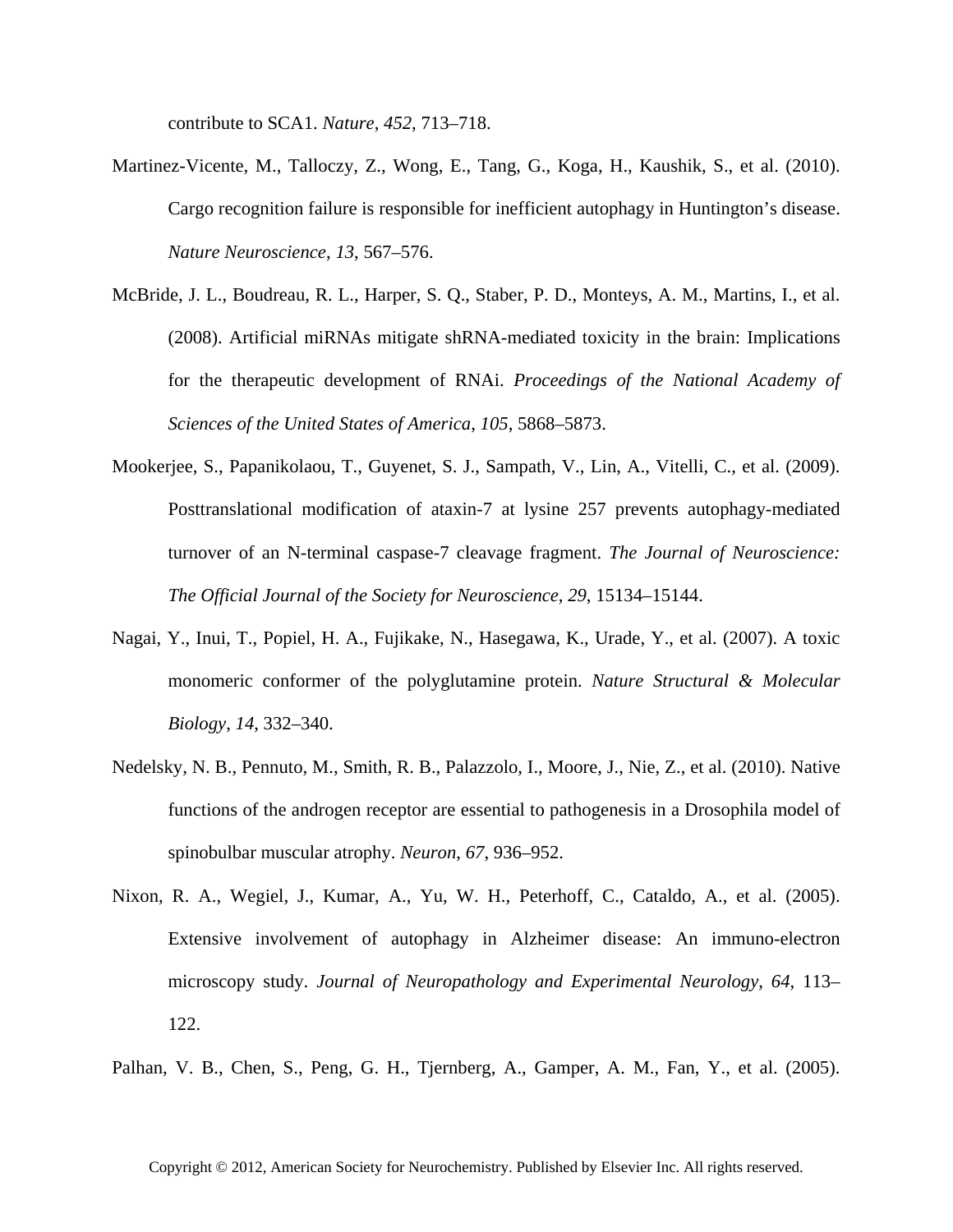Polyglutamine-expanded ataxin-7 inhibits STAGA histone acetyltransferase activity to produce retinal degeneration. *Proceedings of the National Academy of Sciences of the United States of America*, *102*, 8472–8477.

- Pandey, U. B., Nie, Z., Batlevi, Y., McCray, B. A., Ritson, G. P., Nedelsky, N. B., et al. (2007). HDAC6 rescues neurodegeneration and provides an essential link between autophagy and the UPS. *Nature*, *447*, 859–863.
- Paulson, H. L., Perez, M. K., Trottier, Y., Trojanowski, J. Q., Subramony, S. H., Das, S. S., et al. (1997). Intranuclear inclusions of expanded polyglutamine protein in spinocerebellar ataxia type 3. *Neuron*, *19*, 333–344.
- Perutz, M. F., Finch, J. T., Berriman, J., & Lesk, A. (2002). Amyloid fibers are water-filled nanotubes. *Proceedings of the National Academy of Sciences of the United States of America*, *99*, 5591–5595.
- Perutz, M. F., Johnson, T., Suzuki, M., & Finch, J. T. (1994). Glutamine repeats as polar zippers: Their possible role in inherited neurodegenerative diseases. *Proceedings of the National Academy of Sciences of the United States of America*, *91*, 5355–5358.
- Qin, Z. H., Wang, Y., Kegel, K. B., Kazantsev, A., Apostol, B. L., Thompson, L. M., et al. (2003). Autophagy regulates the processing of amino terminal huntingtin fragments. *Human Molecular Genetics*, *12*, 3231–3244.
- Ravikumar, B., Duden, R., & Rubinsztein, D. C. (2002). Aggregate-prone proteins with polyglutamine and polyalanine expansions are degraded by autophagy. *Human Molecular Genetics*, *11*, 1107–1117.
- Ravikumar, B., Vacher, C., Berger, Z., Davies, J. E., Luo, S., Oroz, L. G., et al. (2004). Inhibition of mTOR induces autophagy and reduces toxicity of polyglutamine expansions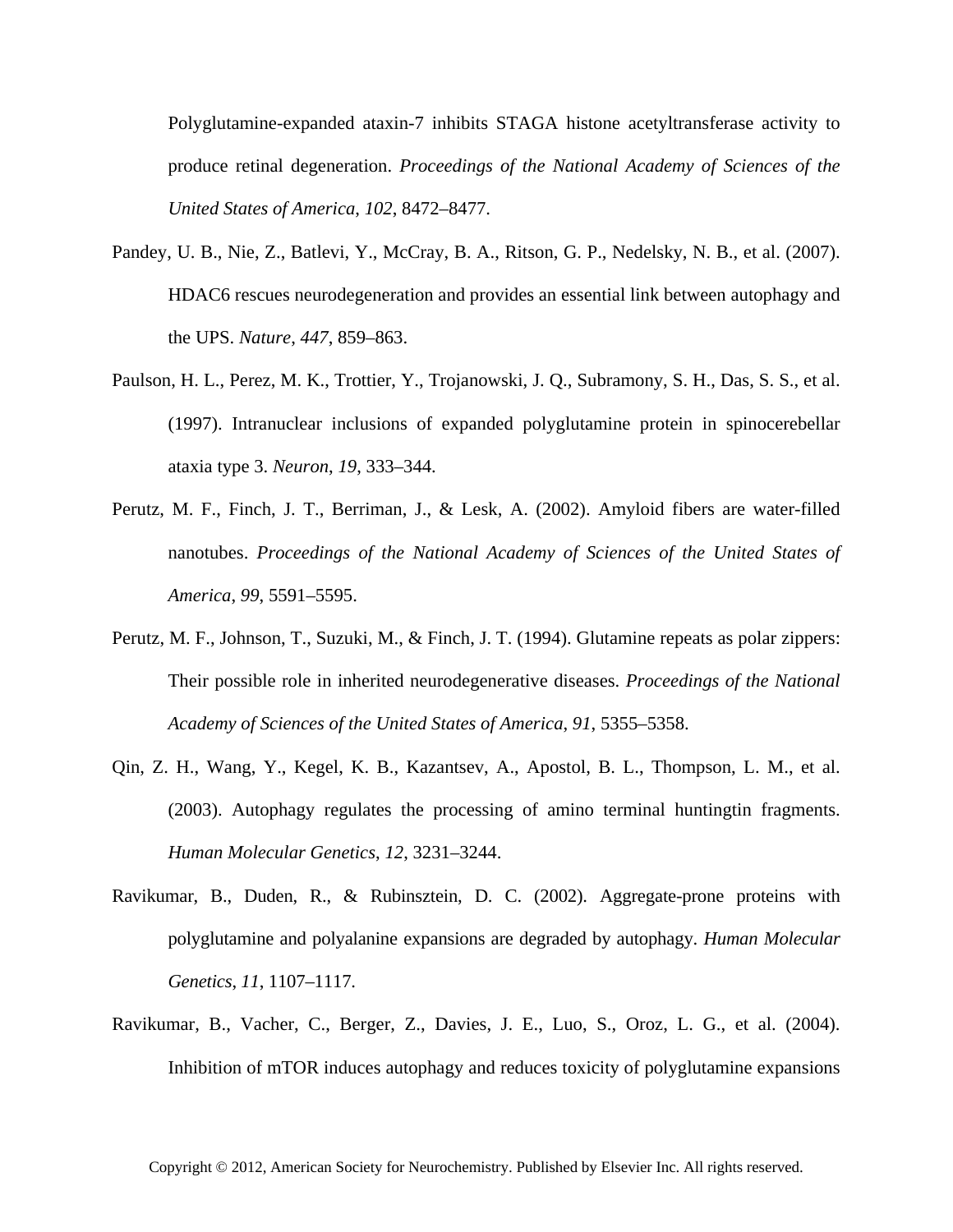in fly and mouse models of Huntington disease. *Nature Genetics*, *36*, 585–595.

- Rub, U., de Vos, R. A., Brunt, E. R., Sebesteny, T., Schols, L., Auburger, G., et al. (2006). Spinocerebellar ataxia type 3 (SCA3): Thalamic neurodegeneration occurs independently from thalamic ataxin-3 immunopositive neuronal intranuclear inclusions. *Brain Pathology (Zurich, Switzerland)*, *16*, 218–227.
- Rubinsztein, D. C., Gestwicki, J. E., Murphy, L. O., & Klionsky, D. J. (2007). Potential therapeutic applications of autophagy. *Nature Reviews. Drug Discovery*, *6*, 304–312.
- Sapp, E., Schwarz, C., Chase, K., Bhide, P. G., Young, A. B., Penney, J., et al. (1997). Huntingtin localization in brains of normal and Huntington's disease patients. *Annals of Neurology*, *42*, 604–612.
- Scheel, H., Tomiuk, S., & Hofmann, K. (2003). Elucidation of ataxin-3 and ataxin-7 function by integrative bioinformatics. *Human Molecular Genetics*, *12*, 2845–2852.
- Scholefield, J., Greenberg, L. J., Weinberg, M. S., Arbuthnot, P. B., Abdelgany, A., & Wood, M. J. (2009). Design of RNAi hairpins for mutation-specific silencing of ataxin-7 and correction of a SCA7 phenotype. *PLoS One*, *4*, e7232.
- Slow, E. J., Graham, R. K., Osmand, A. P., Devon, R. S., Lu, G., Deng, Y., et al. (2005). Absence of behavioral abnormalities and neurodegeneration *in vivo* despite widespread neuronal huntingtin inclusions. *Proceedings of the National Academy of Sciences of the United States of America*, *102*, 11402–11407.
- Steffan, J. S., Agrawal, N., Pallos, J., Rockabrand, E., Trotman, L. C., Slepko, N., et al. (2004). SUMO modification of Huntingtin and Huntington's disease pathology. *Science*, *304*, 100–104.

Takahashi, T., Kikuchi, S., Katada, S., Nagai, Y., Nishizawa, M., & Onodera, O. (2008). Soluble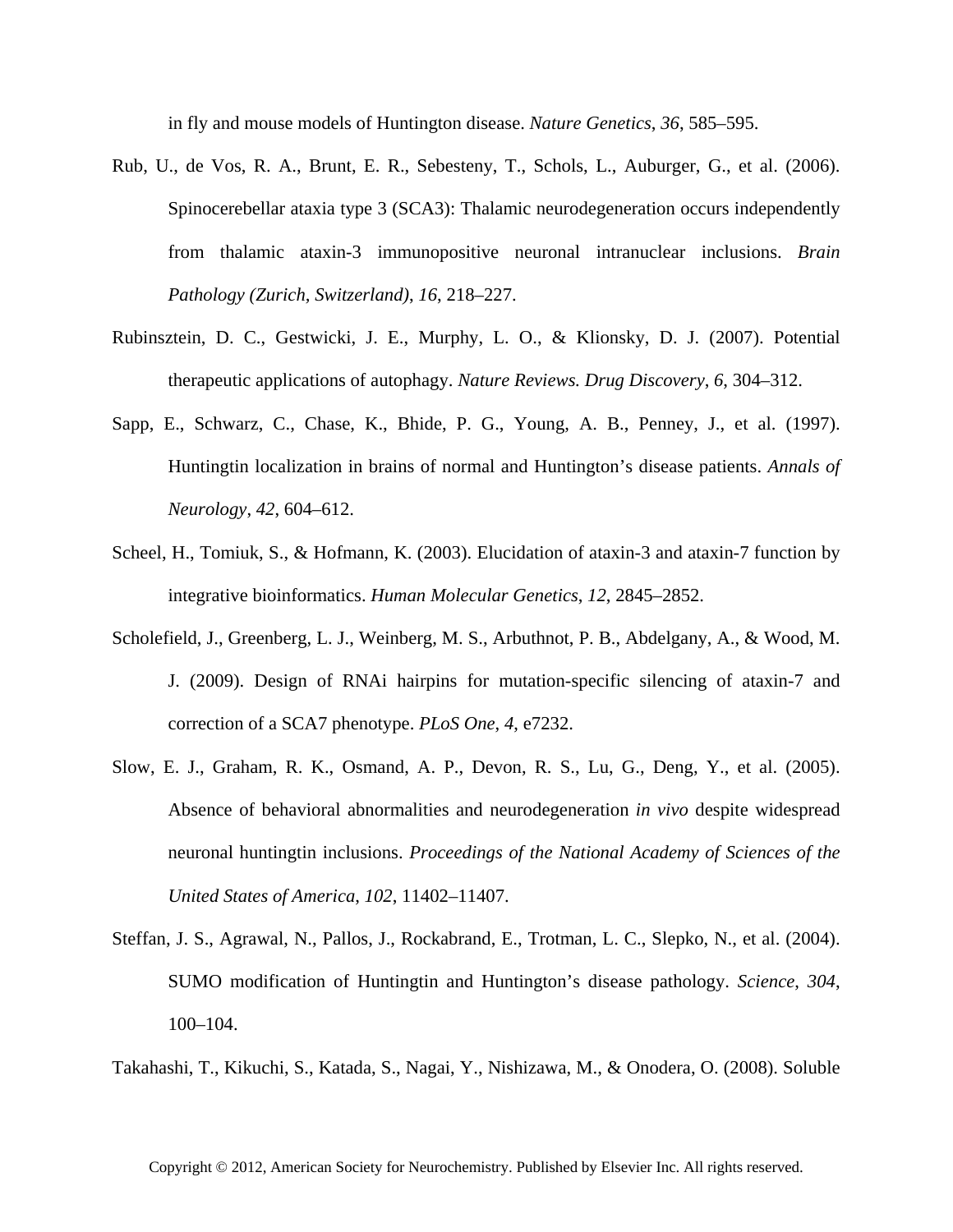polyglutamine oligomers formed prior to inclusion body formation are cytotoxic. *Human Molecular Genetics*, *17*, 345–356.

- Taylor, J. P., Tanaka, F., Robitschek, J., Sandoval, C. M., Taye, A., Markovic-Plese, S., et al. (2003). Aggresomes protect cells by enhancing the degradation of toxic polyglutaminecontaining protein. *Human Molecular Genetics*, *12*, 749–757.
- Thakur, A. K., Jayaraman, M., Mishra, R., Thakur, M., Chellgren, V. M., Byeon, I. J., et al. (2009). Polyglutamine disruption of the huntingtin exon 1 N terminus triggers a complex aggregation mechanism. Nature Structural &. *Molecular Biology*, *16*, 380–389.
- Thakur, A. K., & Wetzel, R. (2002). Mutational analysis of the structural organization of polyglutamine aggregates. *Proceedings of the National Academy of Sciences of the United States of America*, *99*, 17014–17019.
- Thomas, M., Dadgar, N., Aphale, A., Harrell, J. M., Kunkel, R., Pratt, W. B., et al. (2004). Androgen receptor acetylation site mutations cause trafficking defects, misfolding, and aggregation similar to expanded glutamine tracts. *Journal of Biological Chemistry*, *279*, 8389–8395.
- Thomas, P. S., Jr., Fraley, G. S., Damien, V., Woodke, L. B., Zapata, F., Sopher, B. L., et al. (2006). Loss of endogenous androgen receptor protein accelerates motor neuron degeneration and accentuates androgen insensitivity in a mouse model of X-linked spinal and bulbar muscular atrophy. *Human Molecular Genetics*, *15*, 2225–2238.
- Thompson, L. M., Aiken, C. T., Kaltenbach, L. S., Agrawal, N., Illes, K., Khoshnan, A., et al. (2009). IKK phosphorylates Huntingtin and targets it for degradation by the proteasome and lysosome. *The Journal of Cell Biology*, *187*, 1083–1099.